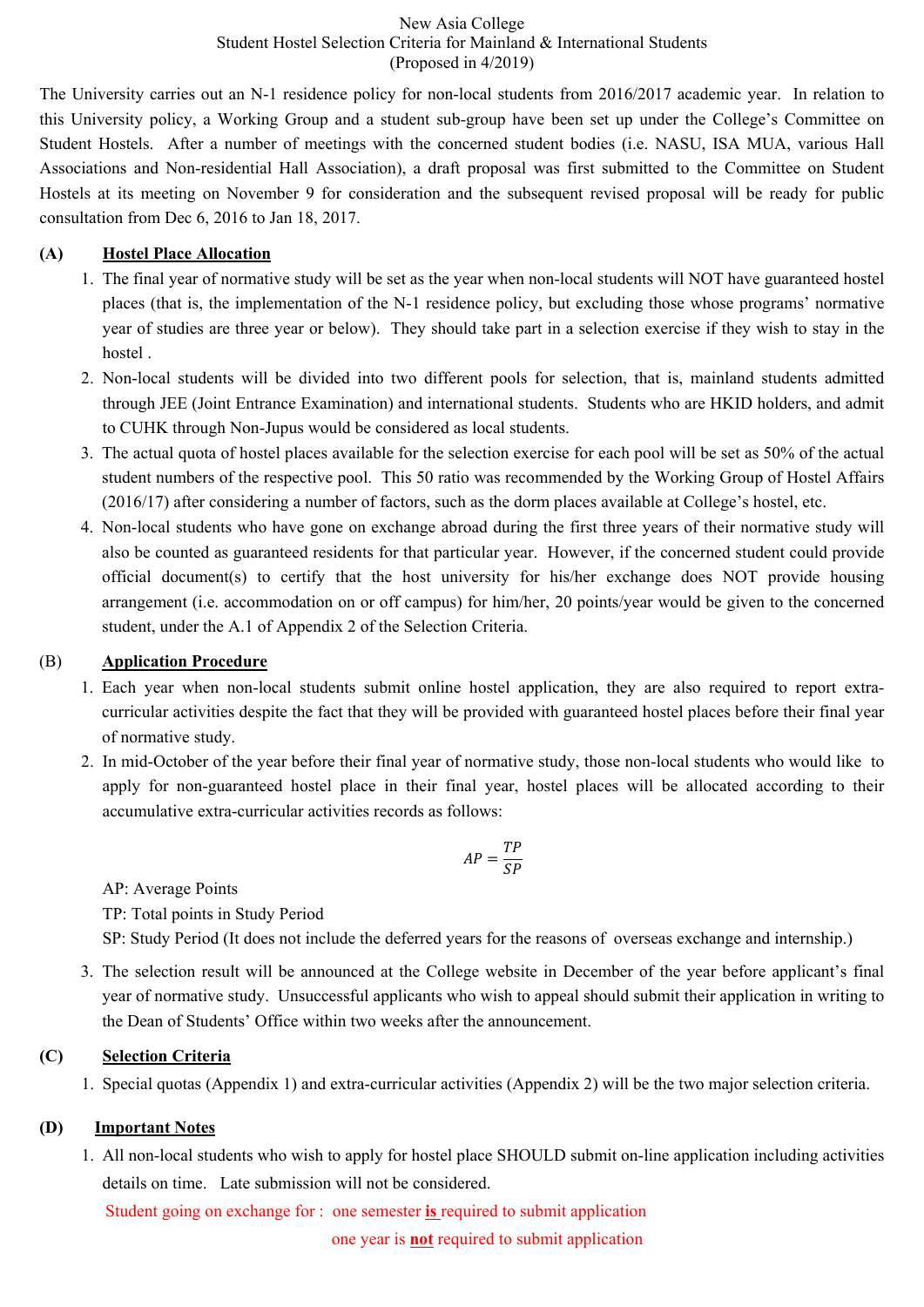### New Asia College Student Hostel Selection Criteria Special Quotas for ALL New Asia Students

- A. The following applicants will be given a hostel place for one academic year:
	- 1. Those who are mobility-handicapped out of physical challenges or recommended by the University Health Centre out of other reasons.
	- 2. (i) President and Vice Presidents of New Asia College Student Union and President of New Asia College Student Union Representative Council.
		- (ii) President or Vice President of Student Union of CUHK, who is a New Asia College student.
		- (iii) Managing Editor or Deputy Managing Editor of CU Student Press, who is a New Asia College student.
		- (iv) Director or Deputy Director of Campus Radio of CUHK who is a New Asia College student.
		- (v) President of Hall Associations in New Asia College.
- B. The following applicants can enjoy priorities in hostel allocation:

.

- 1. Those who are nominated by Student Union of New Asia College (Eight vacancies are reserved for New Asia College Student Union to nominate its committee members or Vice President of Representative Council for residence. Period of residence basically lasts until successors take their office.)
- 2. Those who are nominated by Student Union of CUHK (Five vacancies are reserved for Student Union of CUHK to nominate its committee members, editors of CU Student Press and committee members of Campus Radio of CUHK for residence. Period of residence basically lasts until successors take their office.)
- 3. Those who are nominated by Wardens and College Head (Each hostel has reserved no more than eight vacancies for students with special needs, including six warden nominations and two College Head nominations.)